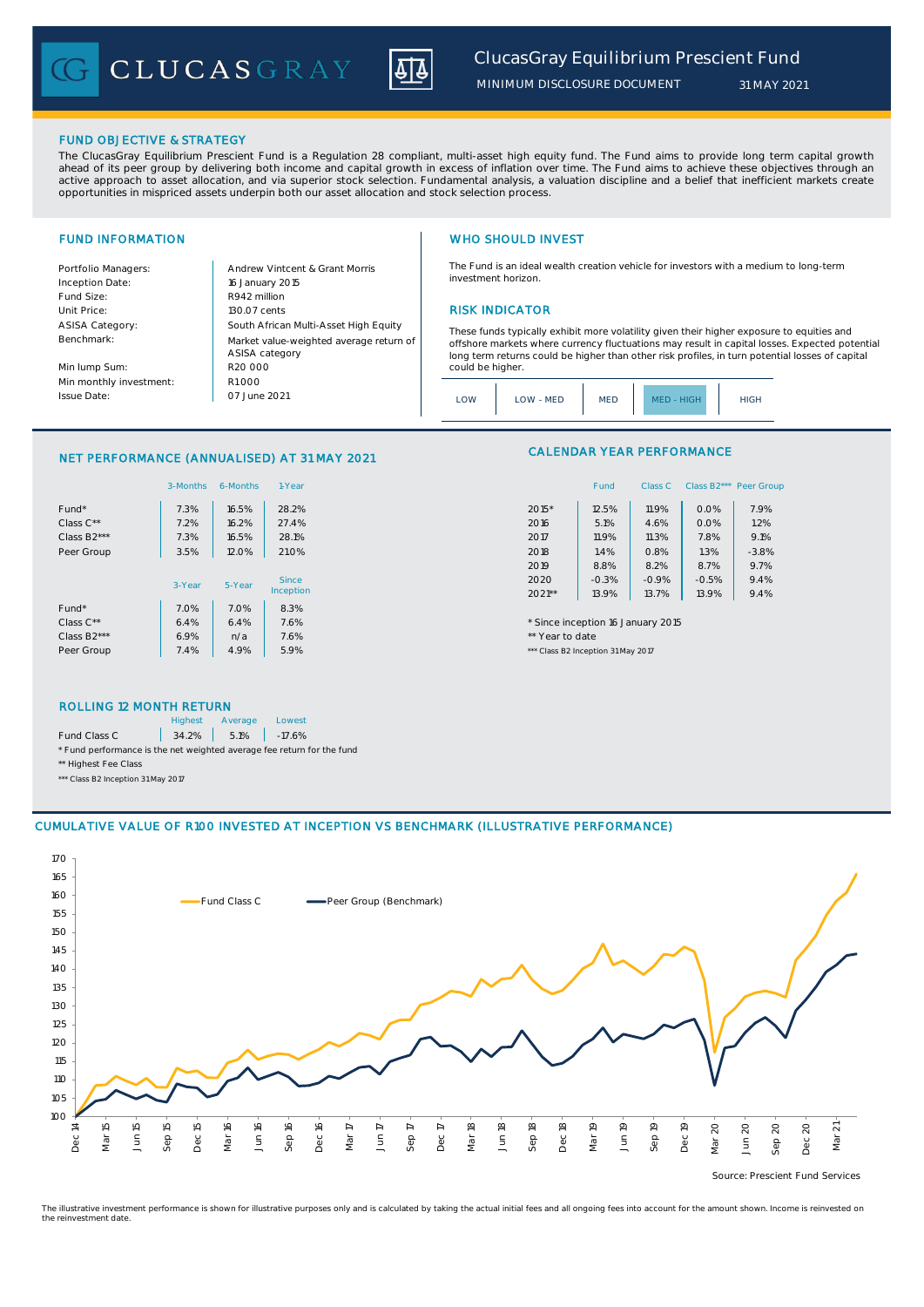CLUCASGRAY



| ABSA                 | 3.9% |
|----------------------|------|
| Naspers              | 3.0% |
| <b>MTN</b>           | 3.0% |
| <b>Standard Bank</b> | 3.0% |
| Anglo American       | 2.5% |
| Brit AM Tobacco      | 2.4% |
| Long4Life            | 2.2% |
| Old Mutual           | 2.0% |
| <b>Distell</b>       | 1.9% |
| Reunert              | 1.9% |
|                      |      |



## DISTRIBUTIONS FEE STRUCTURE

| Distribution Frequency | Annually            | TER                                 | Class C | Class B |
|------------------------|---------------------|-------------------------------------|---------|---------|
| Distribution Date      | 01 April            | Annual Management Fee (excl. VAT)   | 1.20%   | 0.75%   |
| Last Distribution      | 4.30 cents per unit | Other Cost                          | 0.10%   | 0.10%   |
|                        |                     | VAT                                 | 0.19%   | 0.13%   |
|                        |                     | Total Expense Ratio (incl. VAT)     | 1.49%   | 0.98%   |
|                        |                     | Transaction Costs (incl. VAT)       | 0.12%   | 0.12%   |
|                        |                     | Total Investment Charge (incl. VAT) | 1.61%   | 1.10%   |

| Class <sub>C</sub> | Class B <sub>2</sub> |
|--------------------|----------------------|
| 1.20%              | 0.75%                |
| 0.10%              | 0.10%                |
| 0.19%              | 0.13%                |
| 1.49%              | 0.98%                |
| 0.12%              | 0.12%                |
| 1.61%              | 1.10%                |

## MONTHLY COMMENTARY

The powerful global equity rally off the 2020 Covid crisis lows has continued into 2021, with the MSCI World Index having gained 11% year to date. During the period under review, the Fund has adhered to its policy objective. During the period under review, the Fund has adhered to its policy objective. The ClucasGray Equilibrium Prescient Fund enjoyed a strong quarter, gaining over 7%, outperforming the Multi Asset High Equity peer group returns of 3.5%. The Fund is now up over 16% in the last 6 months, and 28% in the last year, in both cases ahead well ahead of the peers.

Whilst the drivers of quarterly performance have been broad based, a number of companies performed well for the Fund - most notably Distell, Massmart and Sabvest which gained over 40%. In addition MTN, Pepkor, Long4Life, Absa and Motus all had a very strong quarter, gaining over 18%. There were some larger companies and sectors which struggled in the quarter. Most notably both Naspers and Prosus declined over 13%, and some of the larger Resource companies which have for some time been the drivers of the JSE returns, had a relatively weaker quarter.

The asset allocation positioning of the ClucasGray Equilibrium Prescient Fund currently favors South African equity over global equity. As we have previously articulated in some detail, we believe the opportunity set in South African equities is as attractive as we can recall seeing. Against this backdrop, it was pleasing to see the continuing relative recovery in South African equities over the MSCI World, over the last 3, 6 and 12 months. The Fund currently has over 53% in South African equity, and 16% in global equity, having reduced overall exposure to equities into the strong rally in both global and domestic equity over the last few months.

Following a quiet few months, the All Bond Index recovered strongly in May, gaining nearly 4%. South African bond yields remain elevated relative to both domestic inflation and global yields, and we continue to believe that the potential for attractive real returns from current levels outweigh the relative risks. The conundrum facing local investors is that the 2020 interest rate cuts have made cash yields relatively unattractive, inviting a reflection on longer dated, higher yielding instruments. The Fund continues to be well exposed to South African bonds.

There have been many times over the years when our portfolios have looked different to both peers and the indices - this is not by design, but by leveraging off our investment process, and by looking for underexplored opportunities and mispriced assets across the market cap spectrum, a natural consequence could well be portfolios that look different. It is an approach that has served our clients well over time, but perhaps not all the time.

The ClucasGray Equilibrium Prescient Fund has been in existence for just over 6 years. The Fund has built a strong track record of performance relative to both peers and inflation over most periods since inception, with the Fund being in the top quartile over 1 and 5 years, and since inception in January 2015. We are strong advocates of the ability of actively managed balanced funds to deliver attractive real returns over long periods of time. Given the opportunity set that has currently been presented to South African investors, the current composition of the Fund and our view of prospective returns, we believe that the Fund is well placed to continue to deliver on its investment objectives.

We encourage you to read our April 2021 Quarterly Commentary available on our website www.cgam.co.za for more detail on our current thoughts and portfolio positioning.